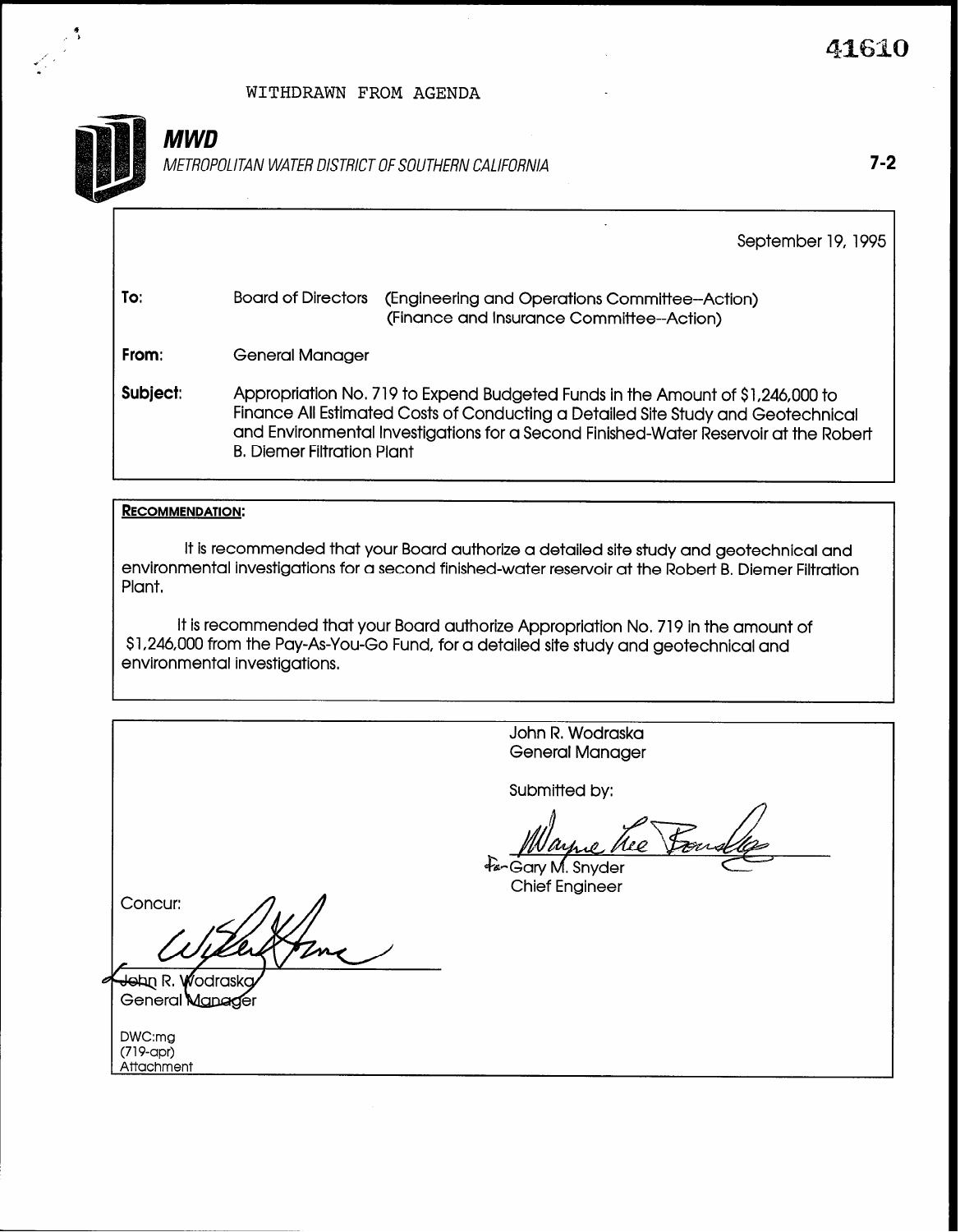N

| <b>CAPITAL FUNDING REQUEST</b>                                                                                                                                                   |                                   |                                                                                           |  |  |  |  |
|----------------------------------------------------------------------------------------------------------------------------------------------------------------------------------|-----------------------------------|-------------------------------------------------------------------------------------------|--|--|--|--|
| <b>DIEMER FILTRATION SECOND FINISHED-WATER RESERVOIR</b><br><b>PROJECT NAME:</b>                                                                                                 |                                   |                                                                                           |  |  |  |  |
| <b>APPROPRIATION NO.: 719</b>                                                                                                                                                    | <b>FUNDING REQUEST</b><br>No. NEW | \$1,246,000<br><b>AMOUNT:</b>                                                             |  |  |  |  |
| <b>SOURCE OF FUNDS: PAY-AS-YOU-GO FUND</b>                                                                                                                                       |                                   |                                                                                           |  |  |  |  |
| FY 95/96<br><b>BUDGET:</b><br>NO <sub>0</sub>                                                                                                                                    | $Yes \boxtimes$ \$3,516,100       | <b>CAPITAL PROGRAM 5-0501-31</b><br><b>PAGE NO. REFERENCE: 28</b>                         |  |  |  |  |
| <b>PROJECT JUSTIFICATION AND TYPE:</b><br><u>V</u><br><b>MEET WATER DEMANDS</b><br><b>MANDATED BY LAW</b><br><b>ASSET PROTECTION/RISK MGT.</b><br><b>COST AVOIDANCE</b><br>OTHER |                                   | $\blacksquare$ NEW FACILITY<br>LREPLACEMENT<br><b>MIMPROVEMENT</b><br>$\square$ EXPANSION |  |  |  |  |

#### PROJECT DESCRIPTION:

The primary function of a finished-water reservoir at a treatment plant is to provide emergency water storage, ensure adequate disinfectant contact time to inactivate bacteria that slough off the filters and to provide operational flexibility and "safety net" in the event of a process failure.

The tables on Attachment B are comparisons of the finished-water reservoirs at Metropolitan's filtration plants for design capacities and emergency storage utilizing design or nameplate flows. As these comparisons illustrate, the existing finished-water reservoir at the Diemer filtration plant is considerably undersized.

Metropolitan has adopted a goal of at least 120 minutes of detention contact time for inactivation by chloramines of bacteria that slough off filters, and regulatory storage. In May 1990, CH 2M Hill completed an up-rating design report for the R, B, Diemer Filtration Plant, which recommended an additional 22 million gallons of finished-water storage in order to provide adequate disinfectant contact time. The report also indicated an increase in plant capacity may be possible in the future with increased finished-water storage.

The Surface Water Treatment Rule (SWTR), which became effective June 29, 1993, includes very stringent requirements, which, if not met, require public notification. The addition of a second 22-25 million gallon finished water reservoir at the Diemer filtration plant would provide a margin of safety in the event of a process failure by providing additional disinfectant contact time by allowing continuation of water service from the proposed reservoir while problems are diagnosed and corrected, or by providing storage for inadequately treated water until the problems are corrected, This would minimize the potential of releasing improperly treated water into the distribution system and avoid public notification as required by the SWTR,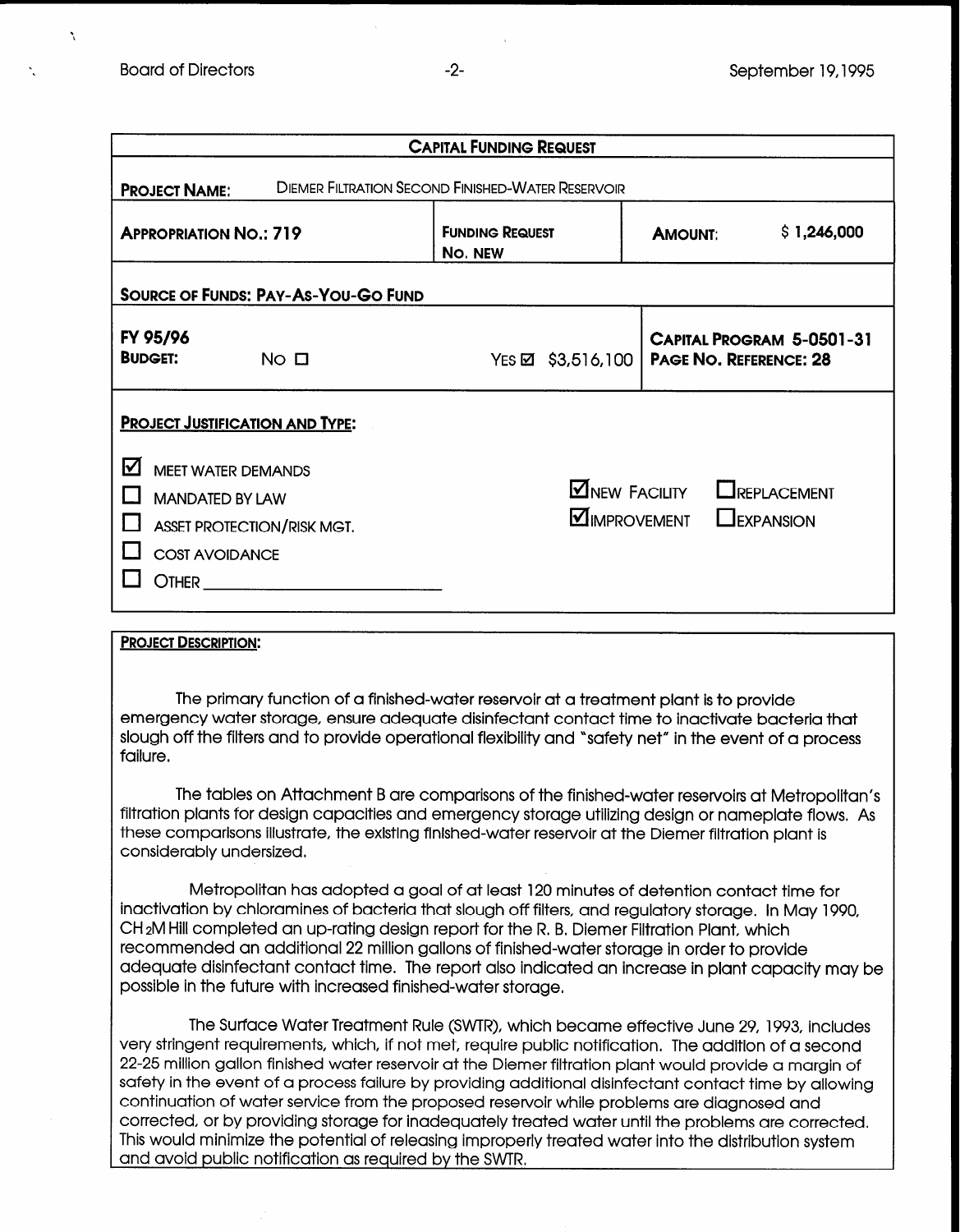$\tilde{\mathcal{L}}$ 

Finished water storage at the Diemer plant is becoming a critical operational concern for Metropolitan, since the Diemer plant regularly operates at 80 to 100 percent of present capacity of 520 million-gallon-per-day (MGD) during the summer months. Even during the winter months the plant's flows rarely drop below 60 percent or 312 MGD. The Diemer plant is also a significant contributor to the central pool, and is increasingly relied upon to provide the majority of water to Orange County. The delay of the Central Pool Augmentation and Water Quality Project is possible by increasing the capacity of the Diemer plant,

With the impetus growing for an already critically needed second finished-water reservoir at Diemer, Metropolitan completed a conceptual site investigation and geotechnical reconnaissance In late 1994. The investigation and reconnaissance identified six possible locations for a second finished-water reservoir at or nearby the Diemer plant.

The Diemer filtration plant has limited area available for expansion of new facilities, therefore additional land will be required for development of a new second finished-water reservoir, Additional land is needed for the oxidation retrofit program facilities, to provide a buffer from impending adjacent residential development, and to mitigate impact to sensitive species, Steps toward land acquisition and implementation of mitigation measures through a Habitat Conservation Plan (HCP) have been underway and will be presented to the Board for consideration separately.

It is hereby proposed to proceed with a detailed site study by District personnel and to conduct geotechnical and environmental investigations by consultants, including documentation required under the California Environmental Quality Act (CEQA) for a second finished-water reservoir at the Robert B, Diemer Filtration Plant. The estimated cost for the detailed site study and investigations is \$ 1,246,OOO. A breakdown of the costs for Appropriation No, 719 is contained in the Financial Statement on Attachment A. The total estimated cost of a second finished-water reservoir at the Diemer filtration plant is \$61,519,800.

#### BENEFITS:

I

- Improve water quality by increasing disinfectant contact time.
- Increase emergency storage, thereby providing a more secure supply to the Diemer service area.
- Improve operational flexibility and safety margin in the event of process failure,
- Potential for increased plant capacity.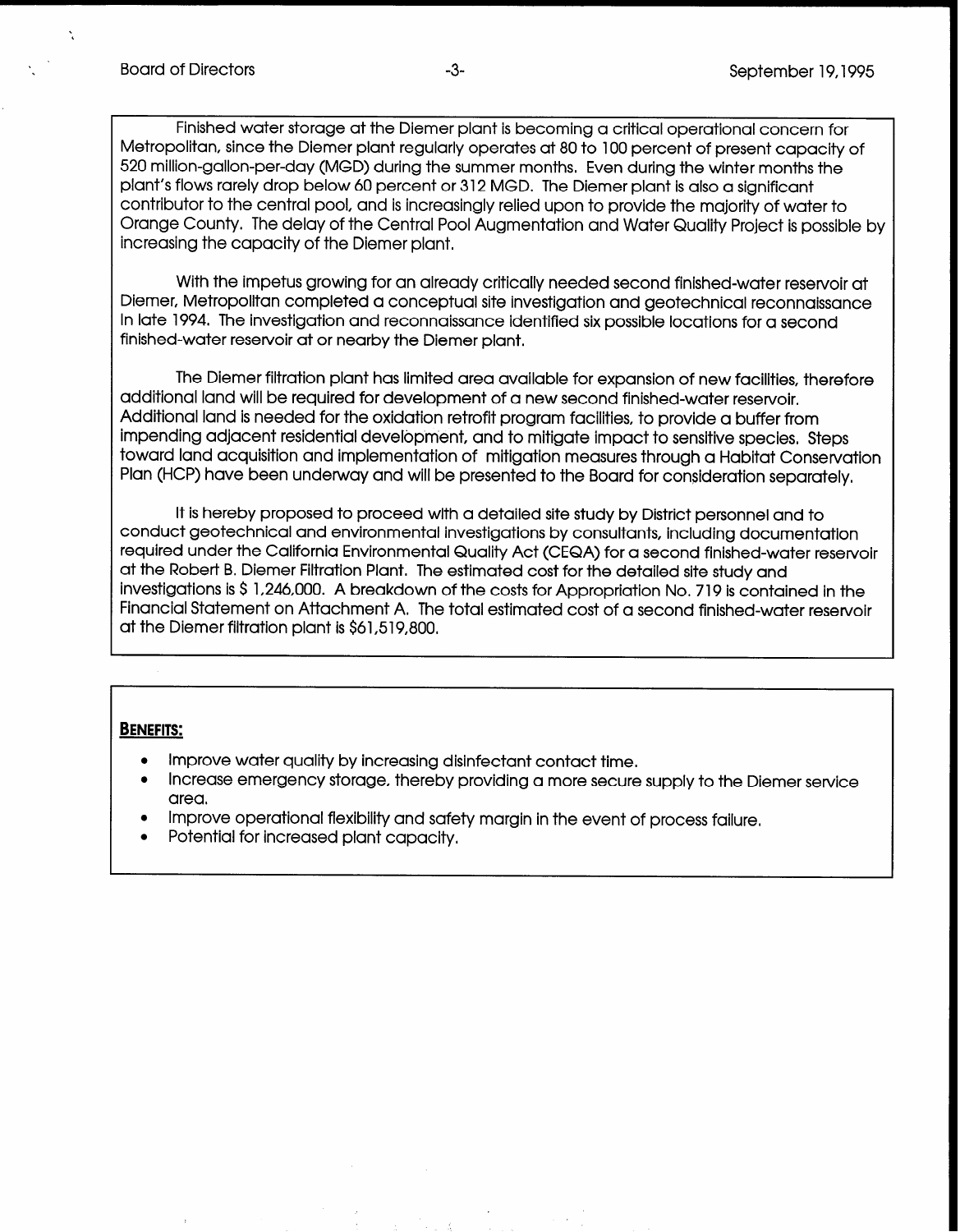$\ddot{\cdot}$ 

| <b>PROJECT PLAN:</b> CAPITAL PROGRAM NO. 5-0501-31 |                  |                 |                                                                          |                |                |                |          |          |
|----------------------------------------------------|------------------|-----------------|--------------------------------------------------------------------------|----------------|----------------|----------------|----------|----------|
|                                                    |                  |                 |                                                                          |                |                |                |          |          |
| PHASE                                              | <b>ESTIMATED</b> | %               | <b>COSTS THRU</b>                                                        | FY 1996/<br>97 | FY 1997/<br>98 | FY 1998/<br>99 | FY 1999/ | FY 2000/ |
|                                                    | COSTS            | <b>COMPLETE</b> | FY 1995/96                                                               |                |                |                | 00       | 01       |
| <b>DETAILED SITE</b>                               |                  |                 |                                                                          |                |                |                |          |          |
| <b>STUDY</b>                                       | Ŝ.<br>507,400    | 0%              |                                                                          |                |                |                |          |          |
| <b>GEOTECHNICAL &amp;</b>                          |                  |                 |                                                                          |                |                |                |          |          |
| <b>ENVIRONMENTAL</b>                               | S.<br>628,000    | 0%              |                                                                          |                |                |                |          |          |
|                                                    |                  |                 |                                                                          |                |                |                |          |          |
|                                                    |                  |                 |                                                                          |                |                |                |          |          |
| LAND PURCHASE \$ *1,995,000                        |                  | 0%              |                                                                          |                |                |                |          |          |
|                                                    |                  |                 |                                                                          |                |                |                |          |          |
| <b>PRELIM DESIGN</b>                               | S.<br>700,000    | 0%              |                                                                          |                |                |                |          |          |
|                                                    |                  |                 |                                                                          |                |                |                |          |          |
| <b>FINAL DESIGN</b>                                | \$3,160,000      | 0%              |                                                                          |                |                |                |          |          |
|                                                    |                  |                 |                                                                          |                |                |                |          |          |
| CONSTRUCTION \$44,555,400                          |                  | 0%              |                                                                          |                |                |                |          |          |
|                                                    |                  |                 |                                                                          |                |                |                |          |          |
| <b>TEST &amp; STARTUP</b>                          | \$ 2,000,000     | 0%              |                                                                          |                |                |                |          |          |
|                                                    |                  |                 |                                                                          |                |                |                |          |          |
| <b>CONTINGENCY</b>                                 | \$7,974,000      |                 |                                                                          |                |                |                |          |          |
|                                                    |                  |                 |                                                                          |                |                |                |          |          |
| <b>TOTAL</b>                                       | $*$ \$61,519,800 |                 | Land purchase is estimated and independent of a specific reservoir site. |                |                |                |          |          |
|                                                    |                  |                 |                                                                          |                |                |                |          |          |

## **ALTERNATIVES TO PROPOSED ACTION:**

Not defer the design, construction and implementation of the Central Pool Augmentation and Water Quality Project to ensure continued quality water supplies to the Diemer service area.

# CEQA COMPLIANCE / ENVIRONMENTAL DOCUMENTATION:

Actions requested by this letter are only for funding site feasibility studies and the preparation of environmental documentation in compliance with CEQA. Completion of appropriate CEQA documentation will be necessary for your Board to act on any future recommendation to implement this project.